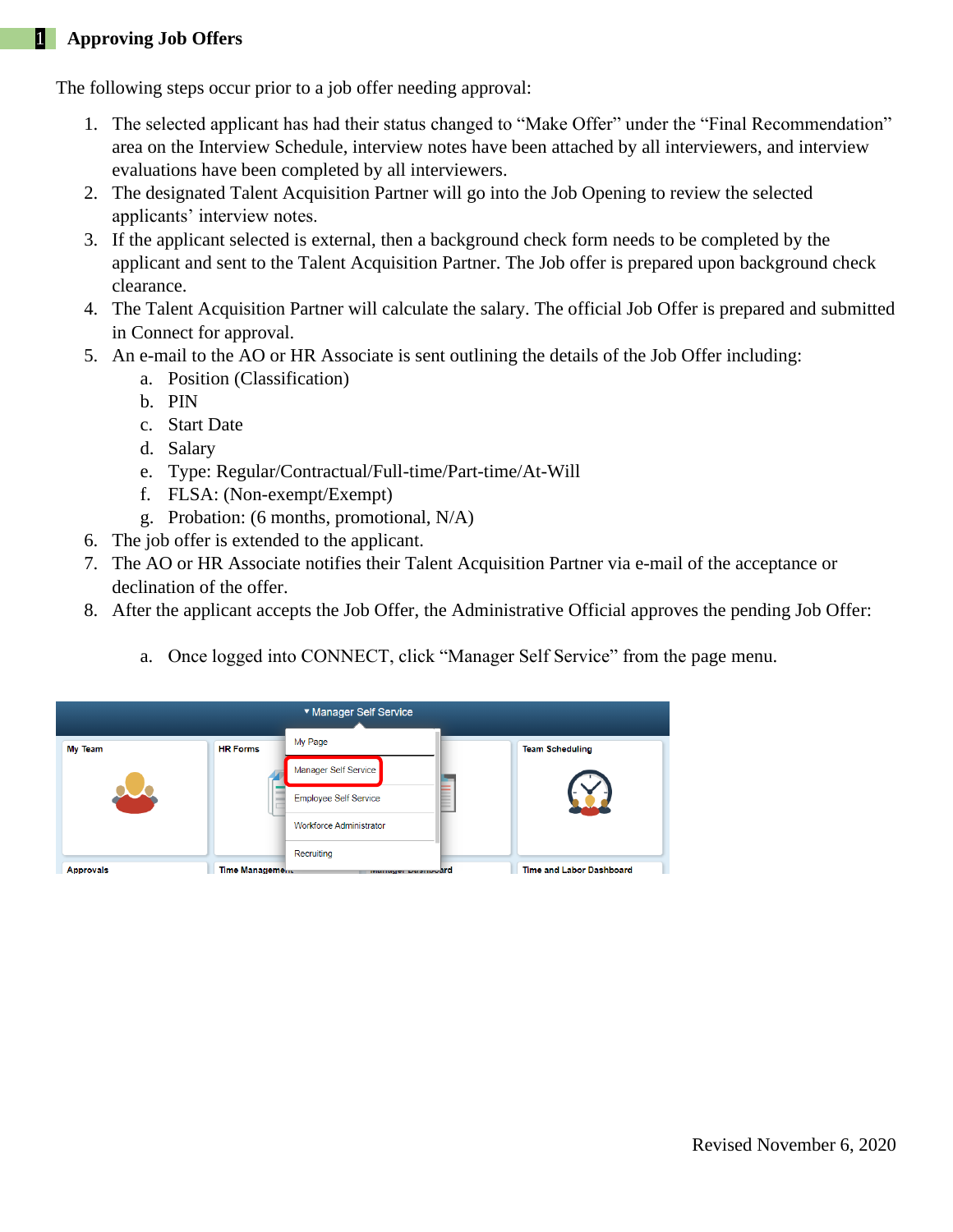## 2 **Approving Job Offers**

b. Click the "Manager Dashboard" tile.



c. Click "Job Offer" next to the pending approval you wish to view, from the "Pending Approvals" pagelet.

| < Manager Dashboard                                                                                            |      |   |                                   |                            | <b>Manager Dashboard</b> |                                  |
|----------------------------------------------------------------------------------------------------------------|------|---|-----------------------------------|----------------------------|--------------------------|----------------------------------|
| O.<br><b>EEs with Telework Agreements</b>                                                                      | ∣⊜ ≂ |   |                                   |                            |                          |                                  |
| <b>End Date</b><br><b>ID</b> Name<br>Days/Week<br>Days/Month<br><b>Days to Expiration</b><br><b>Start Date</b> |      |   | <b>Pending Approvals</b>          |                            |                          | c                                |
| $\circ$<br>■章マ<br><b>Employees with AWS</b>                                                                    |      |   | Approval                          | <b>Name</b>                | <b>Effective Date</b>    | Personalize<br>Approval          |
| ID<br><b>Start Date</b><br><b>End Date</b><br>Schedule<br><b>Days to Expiration</b><br>Name                    |      |   | <b>EVIDENTIATIVE D'UVAITIVITE</b> | <b>INTO VIEW / NOT NER</b> | <b>LINES</b>             | <b>Receipt Date</b><br>UTIVULULU |
| <b>So</b> My Open Jobs<br>$O$ $0 -$                                                                            |      | ❶ | <b>Job Offer</b>                  | <b>Marcus Currie</b>       | N/A                      | ▲<br>10/28/2020                  |
| Personalize   View All   2<br>1 of 1                                                                           |      |   |                                   |                            |                          | <b>COLLEGE</b>                   |

d. The Job Offer will open for you to review the details. After reviewing the information click the "Approvals" tab to approve the Job Offer.Dranara Joh Offer

| <b>AReturn   ARecruiting Home</b>                                                                                                                |                                                                                   |                 |                                                        |                         |                                                                                                                               |                                               |                               | Personalize                          |
|--------------------------------------------------------------------------------------------------------------------------------------------------|-----------------------------------------------------------------------------------|-----------------|--------------------------------------------------------|-------------------------|-------------------------------------------------------------------------------------------------------------------------------|-----------------------------------------------|-------------------------------|--------------------------------------|
| <b>Posting Title Courtroom Clerk</b><br>Job Opening Status 010 Open<br><b>Job Title Courtroom Clerk</b><br><b>Applicant Name JESSICA KIDWELL</b> |                                                                                   |                 |                                                        |                         | Job Opening ID 2322<br><b>Business Unit Maryland Judiciary</b><br><b>Position Number Courtroom Clerk</b><br>Applicant ID 9520 |                                               |                               |                                      |
| Offer Details ?                                                                                                                                  |                                                                                   |                 |                                                        |                         |                                                                                                                               |                                               |                               | First 1 of 1 Last<br>Find   View All |
| <b>Offer Details</b>                                                                                                                             | Approvals                                                                         |                 |                                                        |                         |                                                                                                                               |                                               |                               |                                      |
|                                                                                                                                                  | Job Opening 2322                                                                  |                 | Courtroom Clerk                                        |                         |                                                                                                                               | <b>Business Unit MDJUD</b>                    |                               | Save as Draft                        |
|                                                                                                                                                  | Position Number 001087                                                            |                 | Courtroom Clerk<br>Offer Date 03/22/2017               |                         |                                                                                                                               |                                               |                               | Submit for Approval                  |
|                                                                                                                                                  | Job Code 2429                                                                     |                 | ■Post<br>Courtroom Clerk<br>Start Date 04/12/2017      |                         |                                                                                                                               |                                               |                               |                                      |
|                                                                                                                                                  | Hiring Manager 000001099                                                          |                 | <b>DIANA BROWN</b><br>Offer Expiration Date 04/01/2017 |                         |                                                                                                                               |                                               | "Unpost                       |                                      |
|                                                                                                                                                  | Recruiter 000001751                                                               |                 | <b>KIMBERLY MICHAEL</b>                                |                         |                                                                                                                               | <b>Applicant Type Employee</b>                |                               | Add Revised Offer                    |
| Status 006 Pending Approval                                                                                                                      |                                                                                   |                 |                                                        | Preferred Contact Phone |                                                                                                                               | Delete Offer                                  |                               |                                      |
| Reason                                                                                                                                           |                                                                                   |                 |                                                        | Notify Applicant        |                                                                                                                               | Edit Offer                                    |                               |                                      |
|                                                                                                                                                  | Created By KIMBERLY MICHAEL                                                       |                 |                                                        |                         |                                                                                                                               |                                               |                               |                                      |
| Job Offer Components ?                                                                                                                           |                                                                                   |                 |                                                        |                         |                                                                                                                               | Offer Letter ?                                |                               |                                      |
| *Component                                                                                                                                       | *Offer Amount                                                                     | Payment<br>Mode | Currency                                               | Frequency               |                                                                                                                               | Letter Promo_Reg_Non_Exmpt                    |                               | <b>Date Printed</b>                  |
| Salary                                                                                                                                           | 41136.000000 Cash                                                                 |                 | <b>USD</b>                                             | Annual                  | Î                                                                                                                             | Generate Letter                               | <b>Upload Letter</b>          | Email Applicant                      |
|                                                                                                                                                  |                                                                                   |                 |                                                        |                         |                                                                                                                               | Offer Attachments ?                           |                               |                                      |
|                                                                                                                                                  | Recommended Salary Range (2)                                                      |                 |                                                        |                         |                                                                                                                               | No attachments have been added to this offer. |                               |                                      |
| Comments ?<br>First 1 1 of 1 Last<br>Find   View All                                                                                             |                                                                                   |                 |                                                        |                         | Add Applicant Attachment                                                                                                      |                                               | Add Organizational Attachment |                                      |
|                                                                                                                                                  | Test, J4 \$41,136, Regular, Full-time, Non-exempt, 6 months promotional probation |                 |                                                        |                         | $\overline{a}$                                                                                                                |                                               |                               |                                      |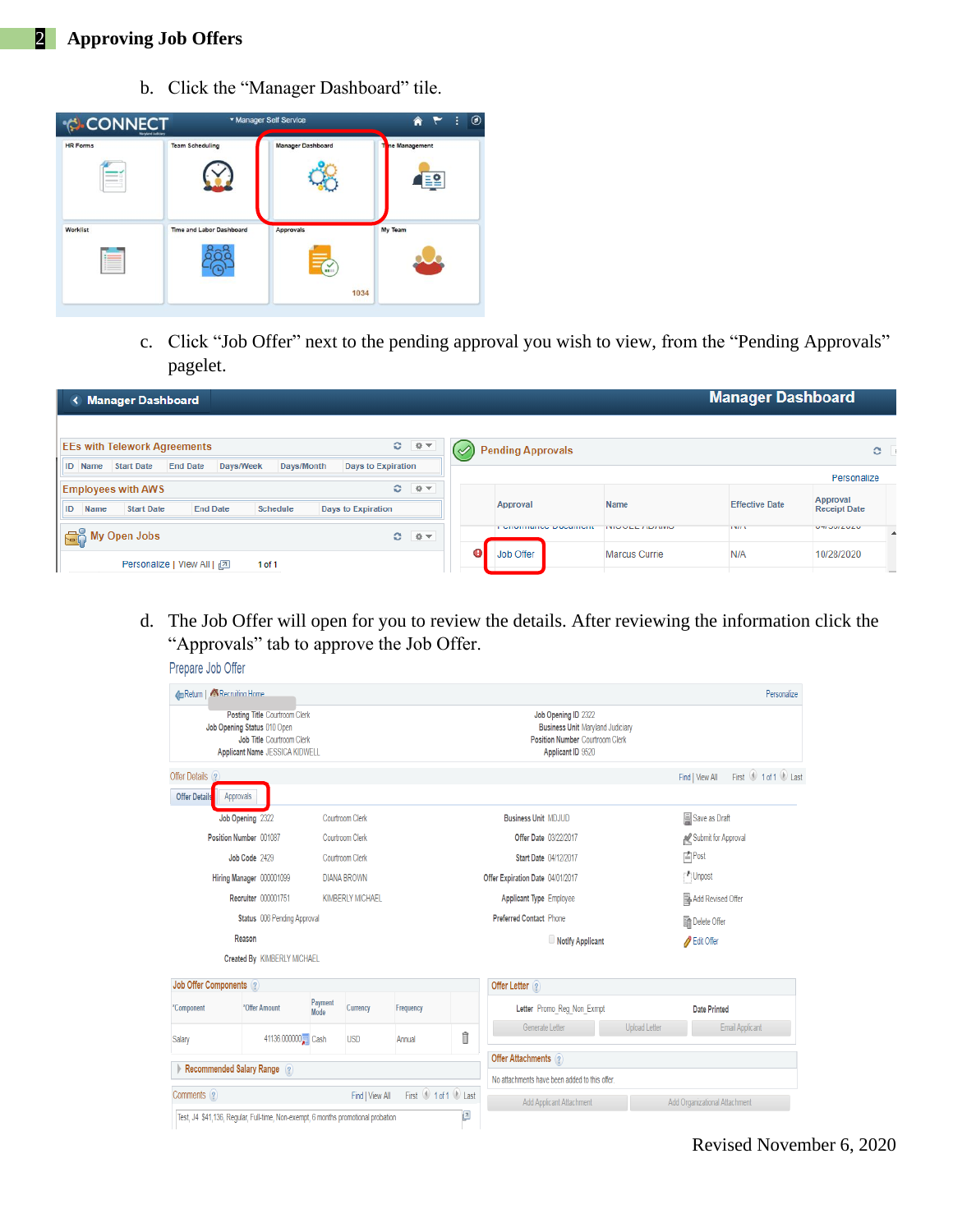e. The approval page should open. Select the "Approve" button to approve the Job Offer or "Deny" to deny the Job Offer.

| Prepare Job Offer                                                                                                                                                                                             |                                    |                                                                                                                               |                 |                  |
|---------------------------------------------------------------------------------------------------------------------------------------------------------------------------------------------------------------|------------------------------------|-------------------------------------------------------------------------------------------------------------------------------|-----------------|------------------|
| Recruiting Home                                                                                                                                                                                               |                                    |                                                                                                                               |                 | Personalize      |
| Posting Title Courtroom Clerk<br>Job Opening Status 010 Open<br>Job Title Courtroom Clerk<br><b>Applicant Name</b>                                                                                            |                                    | Job Opening ID 2322<br><b>Business Unit Maryland Judiciary</b><br><b>Position Number Courtroom Clerk</b><br>Applicant ID 9520 |                 |                  |
| Offer Details ?                                                                                                                                                                                               |                                    |                                                                                                                               | Find   View All | First 1 of 1 Las |
| <b>Offer Details</b><br>Approvals                                                                                                                                                                             |                                    |                                                                                                                               |                 |                  |
| <b>Supervisor/Recruiter Grp Aprv</b>                                                                                                                                                                          |                                    |                                                                                                                               |                 |                  |
| <b>Job Offer: Pending</b>                                                                                                                                                                                     | Request Information                |                                                                                                                               |                 |                  |
| <b>Recuiter Submit</b><br><b>Not Routed</b><br>Pending<br>Markisha Gross<br>Multiple Approvers<br>$\left  + \right $<br>Job Offer Admin Official<br>$\odot$<br>8<br>Submit<br>Approve<br><b>Comments Text</b> | ÷<br>Offer Recruiter Group<br>Deny |                                                                                                                               |                 |                  |
| Recruiting Home<br>Cancel                                                                                                                                                                                     |                                    |                                                                                                                               |                 | Top of Page      |

- f. Upon clicking "Approve" you will see the status change from "Pending" to "Approved".
- g. Click "Submit" to submit this approval.

| Prepare Job Offer                                                                                                                                                       |
|-------------------------------------------------------------------------------------------------------------------------------------------------------------------------|
| Return   Recruiting Home                                                                                                                                                |
| <b>Posting Title Courtroom Clerk</b><br>Job Opening Status 010 Open<br><b>Job Title Courtroom Clerk</b><br><b>Applicant Name</b>                                        |
| Offer Details (?)                                                                                                                                                       |
| <b>Offer Details</b><br><b>Approvals</b>                                                                                                                                |
| <b>Supervisor/Recruiter Grp Aprv</b>                                                                                                                                    |
| <b>Job Offer:Pending</b>                                                                                                                                                |
| <b>Recuiter Submit</b>                                                                                                                                                  |
| <b>Pending</b><br><b>Approved</b><br>Markisha Gross<br><b>Multiple Approvers</b><br>÷<br>Job Offer Admin Official<br>Offer Recruiter Group<br>ᡗᠫ<br>03/22/17 - 12:47 PM |
| Submit<br><b>Comments Text</b>                                                                                                                                          |
|                                                                                                                                                                         |